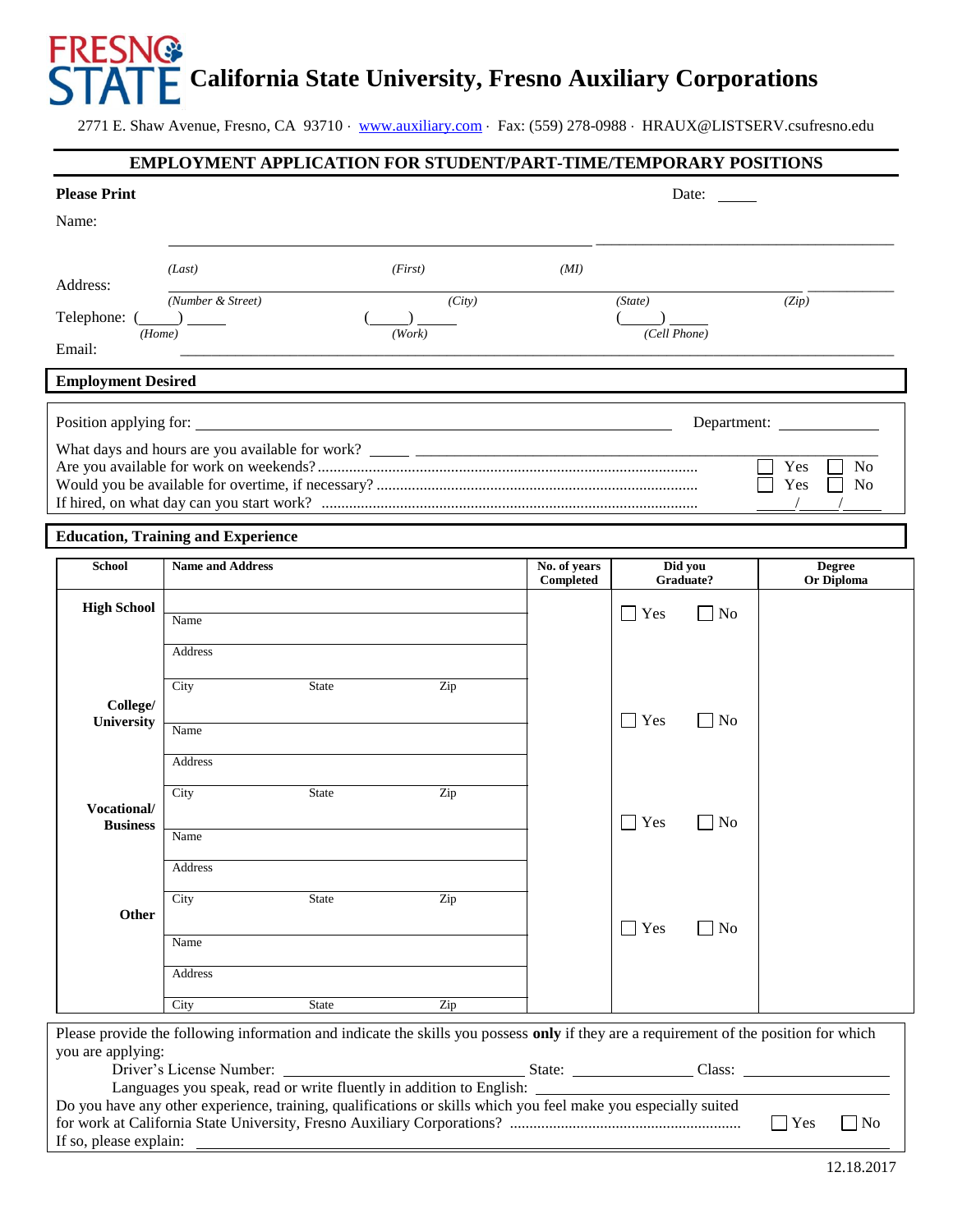### **Employment History**

List below all present and past employment starting with your most recent employer. Account for all periods of unemployment. You must complete this section even if attaching a resume.

|                                                                       | Dates of Employment:                          |      |                |
|-----------------------------------------------------------------------|-----------------------------------------------|------|----------------|
| Name of Employer                                                      |                                               | From | To             |
| Type of Business                                                      | Your Supervisor's Name<br>$\lambda$           |      |                |
| <b>Street Address</b>                                                 | Telephone No.<br>Your Reason for Leaving:     |      |                |
| City<br>$\overline{Zip}$<br><b>State</b><br>Your Position and Duties: |                                               |      |                |
|                                                                       | May we contact this employer for a reference? | Yes  | N <sub>0</sub> |
| Name of Employer                                                      | Dates of Employment:                          | From | To             |
|                                                                       |                                               |      |                |
| Type of Business                                                      | Your Supervisor's Name<br>$\lambda$           |      |                |
| <b>Street Address</b><br>City<br><b>State</b><br>$\overline{Zip}$     | Telephone No.<br>Your Reason for Leaving:     |      |                |
| Your Position and Duties:                                             | May we contact this employer for a reference? |      |                |
|                                                                       |                                               | Yes  | N <sub>0</sub> |
|                                                                       | Dates of Employment:                          |      |                |
| Name of Employer                                                      |                                               | From | To             |
| Type of Business                                                      | Your Supervisor's Name                        |      |                |
| <b>Street Address</b>                                                 | Telephone No.<br>Your Reason for Leaving:     |      |                |
| City<br><b>State</b><br>Zip<br>Your Position and Duties:              |                                               |      |                |
|                                                                       | May we contact this employer for a reference? | Yes  | N <sub>o</sub> |
|                                                                       | Dates of Employment:                          |      |                |
| Name of Employer                                                      |                                               | From | To             |
| Type of Business                                                      | Your Supervisor's Name                        |      |                |
| <b>Street Address</b>                                                 | Telephone No.<br>Your Reason for Leaving:     |      |                |
| City<br><b>State</b><br>Zip<br>Your Position and Duties:              |                                               |      |                |
|                                                                       | May we contact this employer for a reference? | Yes  | N <sub>0</sub> |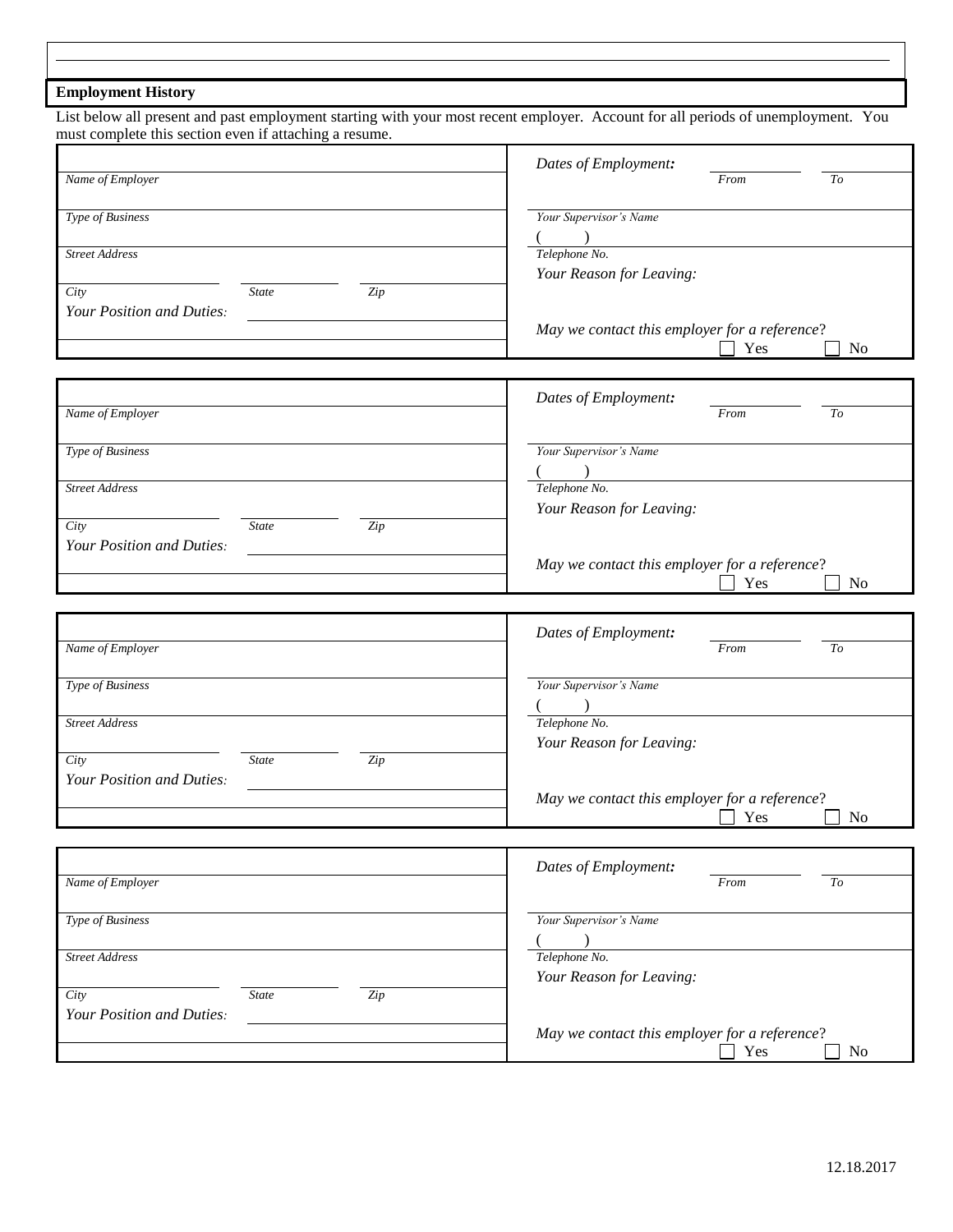| <b>Personal Information</b>                                                                                                                                                                                                                                                                                                                                                                                                                         |                |                                |                     |                   |  |
|-----------------------------------------------------------------------------------------------------------------------------------------------------------------------------------------------------------------------------------------------------------------------------------------------------------------------------------------------------------------------------------------------------------------------------------------------------|----------------|--------------------------------|---------------------|-------------------|--|
| Have you ever applied to or worked for California State University, Fresno Auxiliary Corporations                                                                                                                                                                                                                                                                                                                                                   |                |                                |                     | No                |  |
| Do you have friends or relatives working for California State University, Fresno Auxiliary Corporations?<br>N <sub>0</sub><br>$\mathbf{I}$<br>If yes, state name, relationship and organization:                                                                                                                                                                                                                                                    |                |                                |                     |                   |  |
| Name                                                                                                                                                                                                                                                                                                                                                                                                                                                | Relationship   | Organization                   |                     |                   |  |
|                                                                                                                                                                                                                                                                                                                                                                                                                                                     |                |                                | $\blacksquare$ Yes  | $\vert$  No       |  |
|                                                                                                                                                                                                                                                                                                                                                                                                                                                     |                |                                | $\Box$ Yes          | $\blacksquare$ No |  |
| Are you able to perform the essential functions of the job for which you are applying, either with or                                                                                                                                                                                                                                                                                                                                               | Yes<br>$\perp$ | N <sub>o</sub><br>$\mathsf{L}$ |                     |                   |  |
| If no, describe the functions that cannot be performed:<br><u> Alexandria (Carlo Carlo Carlo Carlo Carlo Carlo Carlo Carlo Carlo Carlo Carlo Carlo Carlo Carlo Carlo Carlo Ca</u><br>(Note: We comply with the ADA and consider reasonable accommodation measures that may be necessary for eligible applicants/employees to perform essential<br>functions. Hire may be subject to passing a medical examination, and to skill and agility tests.) |                |                                |                     |                   |  |
| Yes<br>$\mathsf{L}$<br>  No<br>$\mathbf{I}$                                                                                                                                                                                                                                                                                                                                                                                                         |                |                                |                     |                   |  |
|                                                                                                                                                                                                                                                                                                                                                                                                                                                     |                |                                | Yes<br>$\mathbf{1}$ | N <sub>0</sub>    |  |

#### **Please Read Carefully, Initial Each Paragraph and Sign Below**

- I hereby certify that I have not knowingly withheld any information that might adversely affect my chances for employment and that the answers given by me are true and correct to the best of my knowledge. I further certify that I, the undersigned applicant, have personally completed this application. I understand that any omission or misstatement of material fact on this application or on any document used to secure employment shall be grounds for rejection of this application or for immediate discharge if I am employed, regardless of the time elapsed before discovery.
- I hereby authorize the company to thoroughly investigate my references, work record, education and other matters related to my suitability for employment and, further, authorize the references I have listed to disclose to the company any and all letters, reports and other information related to my work records, without giving me prior notice of such disclosure. In addition, I hereby release the company, my former employers and all other persons, corporations, partnerships and associations from any and all claims, demands or liabilities arising out of or in any way related to such investigation or disclosure.
- I understand that nothing contained in the application, or conveyed during any interview which may be granted or during my employment, if hired, is intended to create an employment contract between me and the company. In addition, I understand and agree that if I am employed, my employment is for no definite or determinable period and may be terminated at any time, with or without prior notice, at the option of either myself or the company, and that no promises or representations contrary to the foregoing are binding on the company unless made in writing and signed by me and the company's designated representative.

Date Applicant's Signature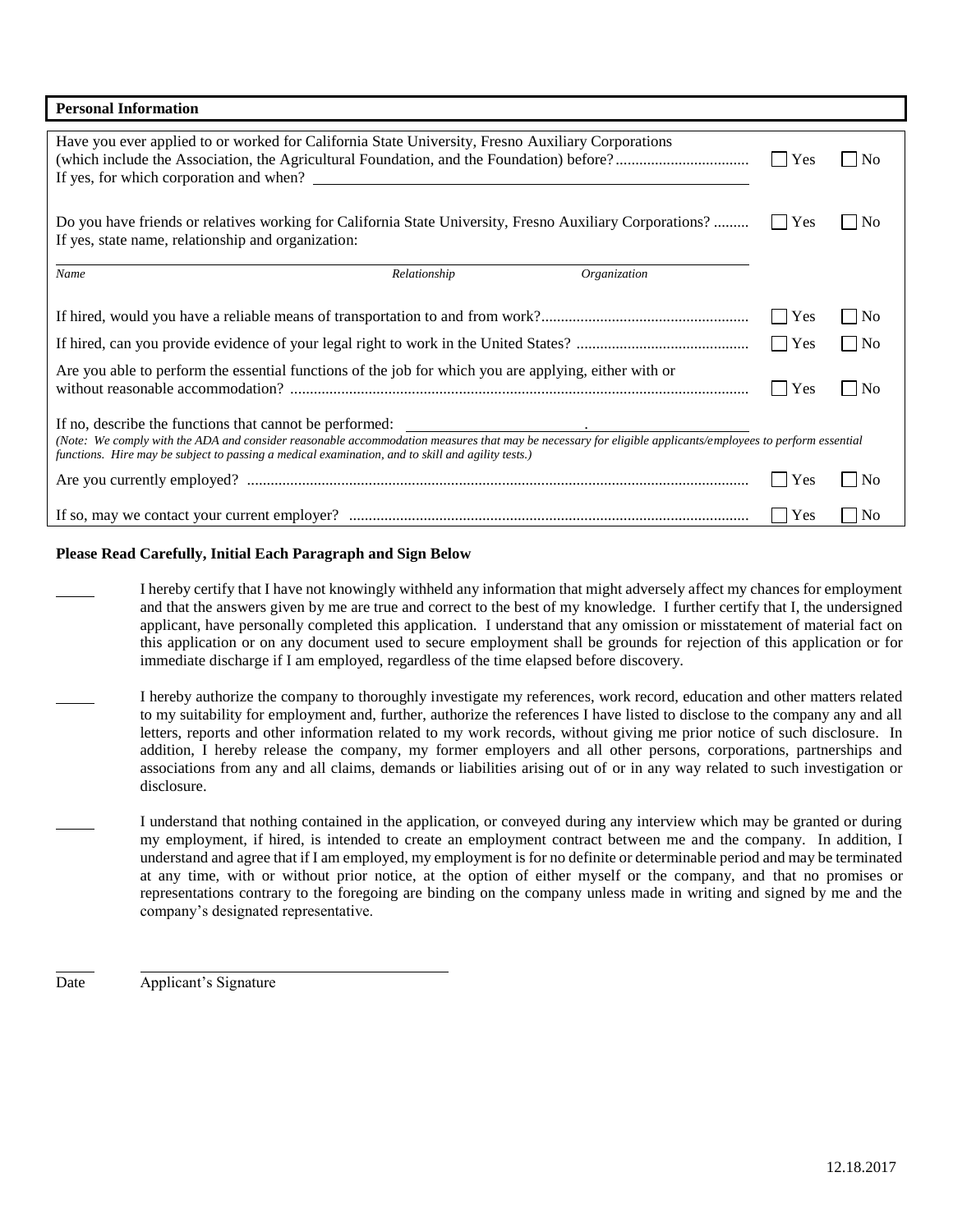

## **Auxiliary Services**

## **STUDENT CLASS SCHEDULE**

| Name:          |                                                                                                                      |
|----------------|----------------------------------------------------------------------------------------------------------------------|
| Address:       | <u> 1980 - Jan Samuel Barbara, margaret e populazion del control del control del control del control de la provi</u> |
| Cell Phone:    | <u> 1989 - Andrea Barbara, política española (h. 1989).</u>                                                          |
| Home Phone:    | <u> 1980 - Jan Stein Berlin, amerikansk politiker (</u>                                                              |
| Email Address: |                                                                                                                      |

**Please place an "X" in each box during the time of your class.**

**Semester:** 

|            | Monday | Tuesday | Wednesday | Thursday | Friday | Saturday | Sunday |
|------------|--------|---------|-----------|----------|--------|----------|--------|
|            |        |         |           |          |        |          |        |
| 8:00 a.m.  |        |         |           |          |        |          |        |
| 9:00 a.m.  |        |         |           |          |        |          |        |
| 10:00 a.m. |        |         |           |          |        |          |        |
| 11:00 a.m. |        |         |           |          |        |          |        |
| 12:00 p.m. |        |         |           |          |        |          |        |
| 1:00 p.m.  |        |         |           |          |        |          |        |
| 2:00 p.m.  |        |         |           |          |        |          |        |
| 3:00 p.m.  |        |         |           |          |        |          |        |
| 4:00 p.m.  |        |         |           |          |        |          |        |
| 5:00 p.m.  |        |         |           |          |        |          |        |
| 6:00 p.m.  |        |         |           |          |        |          |        |
| 7:00 p.m.  |        |         |           |          |        |          |        |
| 8:00 p.m.  |        |         |           |          |        |          |        |
| 9:00 p.m.  |        |         |           |          |        |          |        |